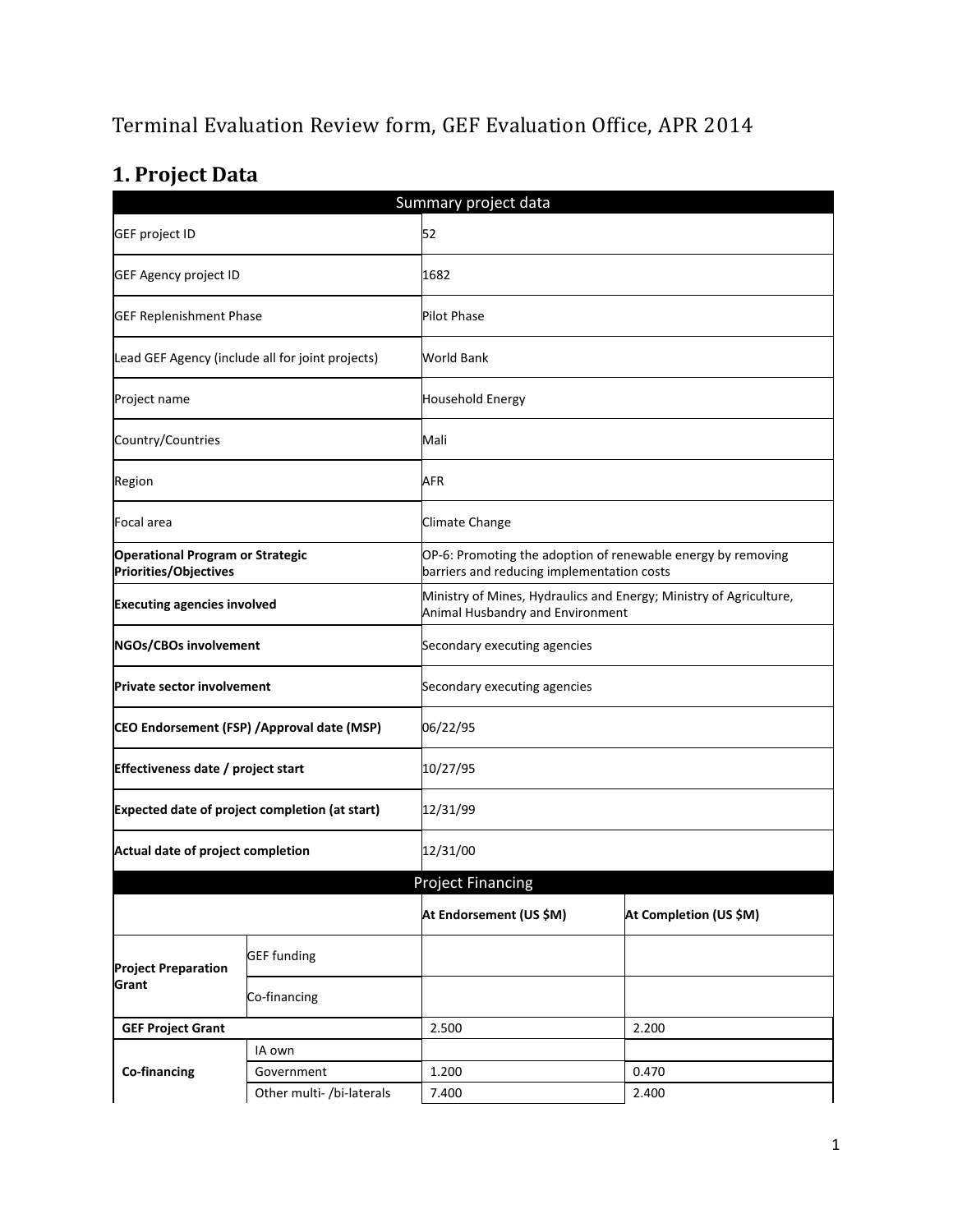|                                                               | Private sector |                                        |       |
|---------------------------------------------------------------|----------------|----------------------------------------|-------|
|                                                               | NGOs/CSOs      |                                        |       |
| <b>Total GEF funding</b>                                      |                | 2.500                                  | 2.200 |
| <b>Total Co-financing</b>                                     |                | 8.600                                  | 2.870 |
| <b>Total project funding</b><br>(GEF grant(s) + co-financing) |                | 11.100                                 | 5.070 |
|                                                               |                | Terminal evaluation/review information |       |
| <b>TE completion date</b>                                     |                | 07/18/01                               |       |
| <b>TE submission date</b>                                     |                | 07/18/01                               |       |
| <b>Author of TE</b>                                           |                | N/A                                    |       |
| <b>TER completion date</b>                                    | 11/05/14       |                                        |       |
| <b>TER prepared by</b>                                        |                | Sean Nelson                            |       |
| TER peer review by (if GEF EO review)                         |                | Joshua Schneck                         |       |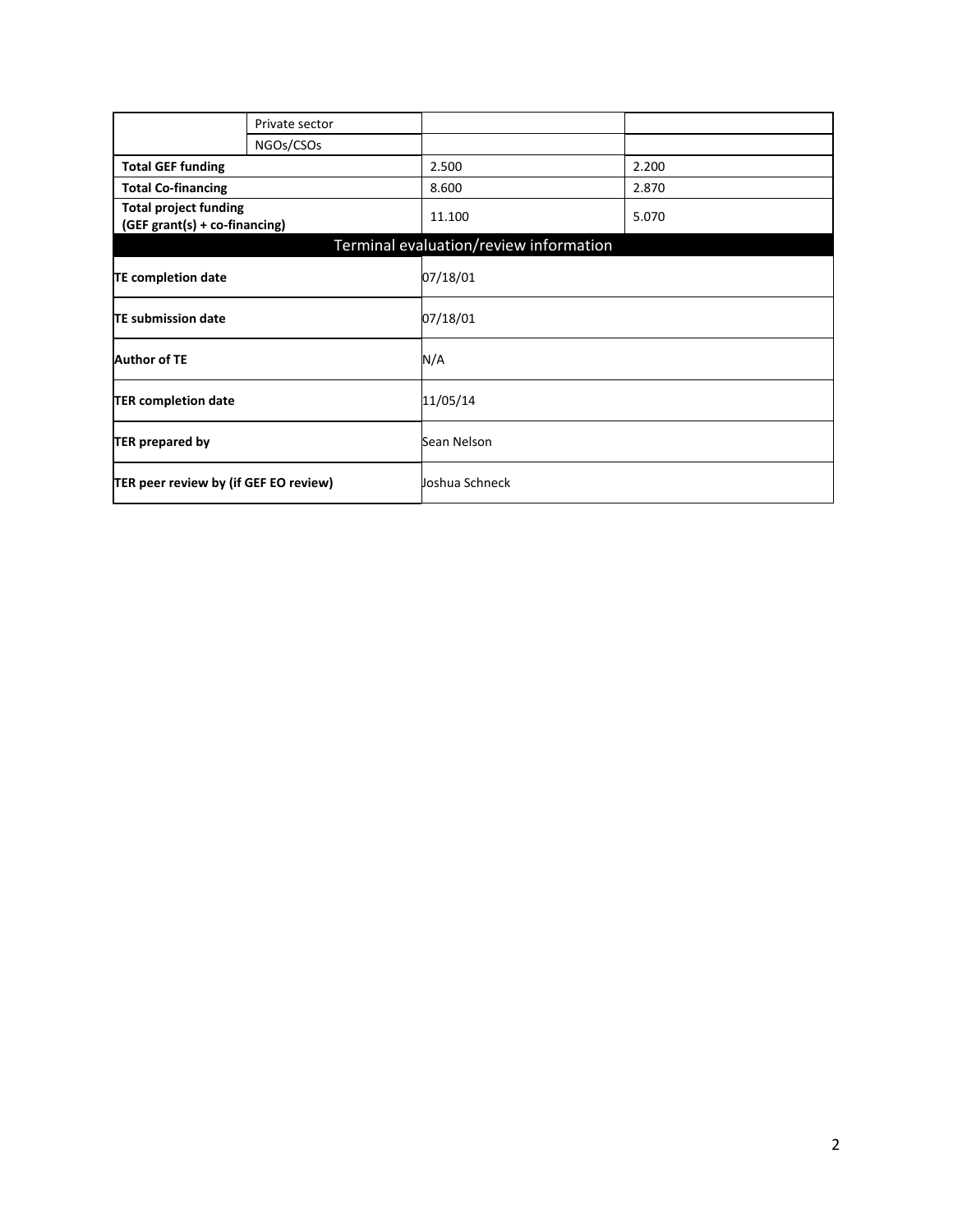# **2. Summary of Project Ratings**

| <b>Criteria</b>                           | <b>Final PIR</b> | <b>IA Terminal</b><br><b>Evaluation</b> | <b>IA Evaluation</b><br><b>Office Review</b> | <b>GEF EO Review</b> |
|-------------------------------------------|------------------|-----------------------------------------|----------------------------------------------|----------------------|
| <b>Project Outcomes</b>                   | N/R              | S                                       | S                                            | S                    |
| <b>Sustainability of Outcomes</b>         | N/R              |                                         | L                                            | ML                   |
| <b>M&amp;E Design</b>                     | N/R              | N/R                                     | N/R                                          | MS                   |
| <b>M&amp;E</b> Implementation             | N/R              | N/R                                     | N/RU/A                                       |                      |
| Quality of Implementation                 | N/R              | S                                       | S                                            | <b>MS</b>            |
| <b>Quality of Execution</b>               | N/R              | S                                       | S                                            | <b>MS</b>            |
| Quality of the Terminal Evaluation Report |                  |                                         | S                                            | MS                   |

# **3. Project Objectives**

### 3.1 Global Environmental Objectives of the project:

The GEO is to better manage natural resource use in the country to lower CO2 emissions and control deforestation. According to the Project Document (PD), fuelwood made up about 90 percent of Malian residential energy use. Urban areas also saw increasing charcoal use. While southern Mali saw relatively sustainable wood use, northern Mali saw rapidly shrinking forest cover, which was exacerbated by a recent drought. In addition, residential biomass energy use was Mali's biggest contributor to CO2 emissions, especially in urban areas. The PD estimates that CO2 savings from the project's programs addressing inefficient cook stoves and fuelwood supply systems could reach 330,000 tons of fuelwood per year by 1999, which is equivalent to 560,000 tons of annual avoided CO2eq emissions. Anthropogenic emissions of CO2 are a principle cause of climate change.

- 3.2 Development Objectives of the project:
- The Development Objectives of the project, as stated in the PD, are "the reductions of CO2 emissions, the abatement of forest resources depletion, and increased participation of the private sector in the management of the household energy sector" (PD, pg 3).
- The PD also defines principle *Implementation Objectives*, which are the promotion of (1) popular participation in household energy resources, (2) rational use of household energy resources, and (3) improved end-use of household fuels.
- In addition, the PD defines the following *Specific Objectives* of the project, which are to (1) create a enabling regulatory and policy environment for project implementation; and (2) to provide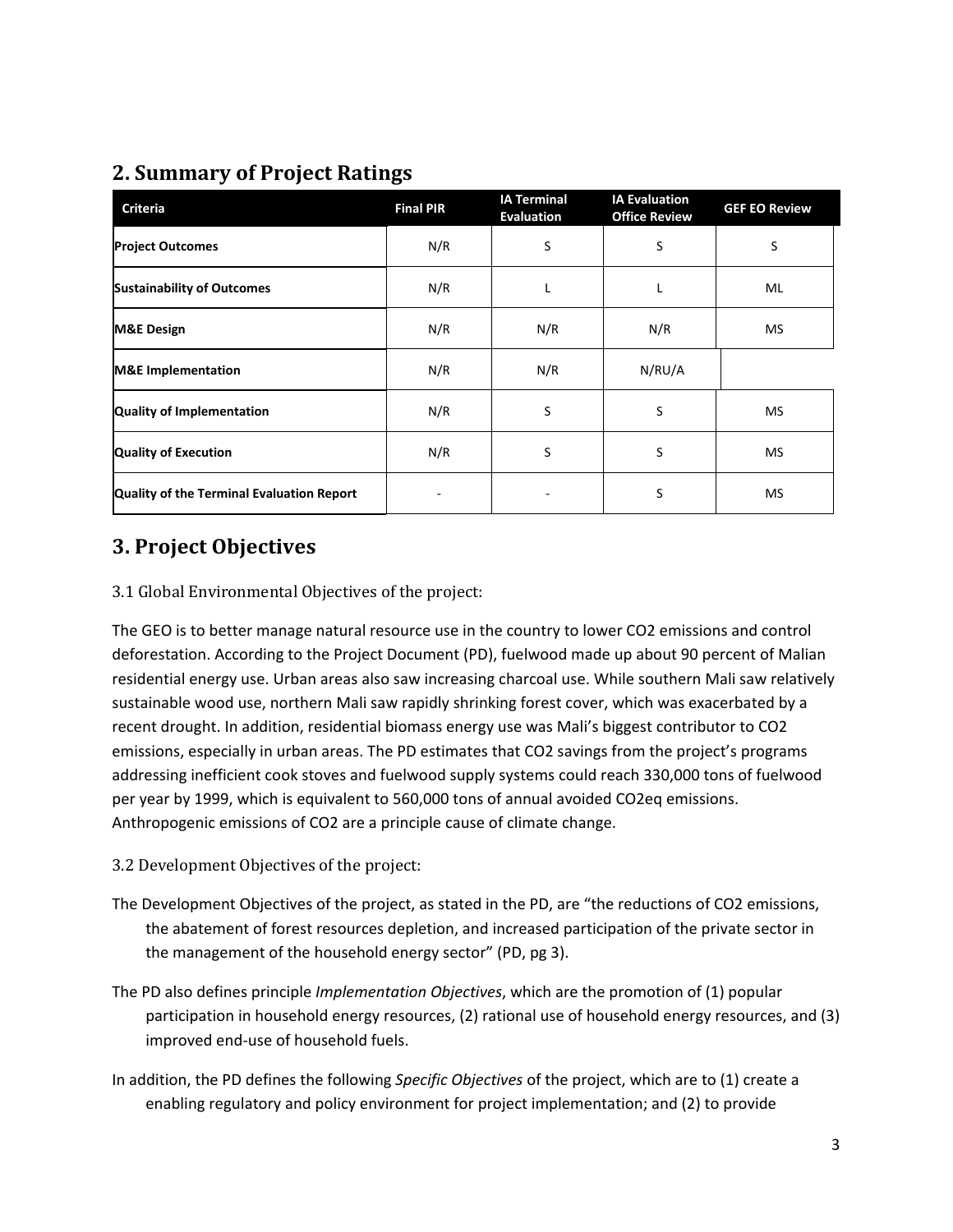technical assistance and training to peasants, charcoal makers, producers and sellers of stoves, and urban consumers to, respectively, efficiently harvest and carbonize fuel wood, manage the natural forest in a sustainable manner, effectively market new energy end-use equipment, and rationally use improved biomass and kerosene stoves.

The development objectives of the project were to be realized by the following project components:

- 1. *Woodfuel demand*: This component consists of the identification, design and assistance to implement a marketing program for the sale of improved biomass and kerosene stoves. This includes importation of 17,000 kerosene stoves and the local manufacturing and sale of 650,000 charcoal stoves, 60,000 fuelwood stoves, and a combined version of charcoal and fuelwood stoves. Subsidies would be provided on a temporary basis to reduce the market price of these stoves.
- 2. *Woodfuel supply*: This component consists of (1) the design of woodfuel supply plans for the main towns and determination of the maximum annual sustainable wood supply in the catchment areas supplying the towns; (2) preparation and assistance to implement village forest management plans in some 260 villages in five administrative regions of Mali; and (3) identification, design and implementation of an improved carbonization program for existing charcoalers as well as assistance to interested local private entrepreneurs to carbonize and compress cotton stalks to replace charcoal.
- 3. *Energy Sector Institution building*: Provision of institutional support to (1) central and local government authorities to help with project management; (2) to the private sector to produce and sell improved stoves.

*Information, Education and Communication (IEC) program*: This component consisted of two parts: (1) consumer consultation, executed by private sector operators, and focused on the importance of the rational use of energy through the proper use of improved stoves; and (2) launching of a comprehensive training and client consultation program on forest management tailored to village communities and the creation of rural woodfuel markets.

3.3 Were there any **changes** in the Global Environmental Objectives, Development Objectives, or other activities during implementation?

The TE does not mention any changes to the GEOs or the DOs.

### **4. GEF EO assessment of Outcomes and Sustainability**

Please refer to the GEF Terminal Evaluation Review Guidelines for detail on the criteria for ratings.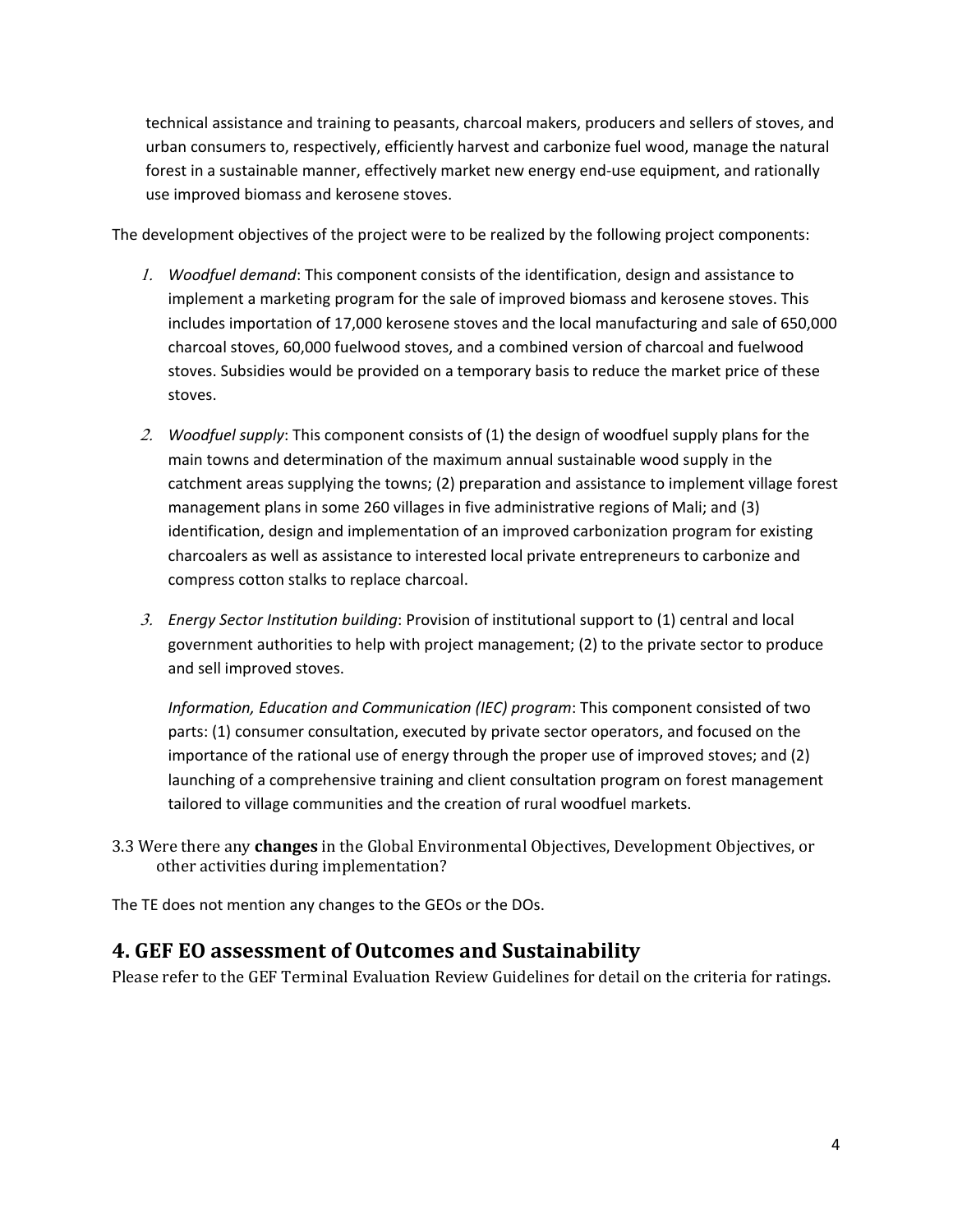Relevance can receive either a Satisfactory or Unsatisfactory rating. For Effectiveness and Cost efficiency, a six point rating scale is used (Highly Satisfactory to Highly Unsatisfactory), or Unable to Assess. Sustainability ratings are assessed on a four-point scale: Likely=no or negligible risk; Moderately Likely=low risk; Moderately Unlikely=substantial risks; Unlikely=high risk. In assessing a Sustainability rating please note if, and to what degree, sustainability of project outcomes is threatened by financial, sociopolitical, institutional/governance, or environmental factors.

Please justify ratings in the space below each box.

| 4.1 Relevance | Rating: Satisfactory |
|---------------|----------------------|
|               |                      |

This project is relevant to the GEF under OP-6: Promoting the adoption of renewable energy by removing barriers and reducing implementation costs. Replacing current residential woodfuel use through improved cookstoves would make household energy use more sustainable. In addition, the Malian government in December 1994 enacted new laws and regulations to encourage local management of forest resources. This was because the National Waterways and Forests Department (NWFD) was ill-equipped to adequately manage forest resources on a national level. These new measures restructured the NWFD to help it promote local resource management.

| <b>4.2 Effectiveness</b> | Rating: Satisfactory |  |
|--------------------------|----------------------|--|
|                          |                      |  |

**Note:** The TE uses a different framework than the PD for project components. However, the TE does not mention any changes to the program that would account for this different framework. It is unclear if the project design was changed or that the TE authors simply chose to use this format on their own. With that said, the project framework used below has significant overlap with the PD's framework.

**Summary:** The project exceeded its goals in selling and distributing improved cookstoves. The project did not achieve all of its goals on the supply side, but this was due more to mistaken assumptions about local conditions during the design stage instead of a lack of results. The project also achieved its goals of improving local capacities and educating the populace on sustainable woodfuel use. The project mitigated emissions of 130,000 tons of CO2 per year, which did not meet the expectation in the PD of 560,000 tons of CO2 annually. The project reduced annual firewood consumption by 400,000 tons, which exceed the goal of 330,000 tons.

### Woodfuel Demand: **Satisfactory**

This component originally aimed to sell 60,000 improved biomass and kerosene cookstoves in local communities. The project sold over 100,000 unites, which exceed project goals. Over 150,000 improved woodfuel stoves and 85,000 improved charcoal stoves were distributed and sold. Local consumers embraced improved cookstoves because they discovered that more efficient wood use saved them money. The one project program for this component that failed was selling improved kerosene stoves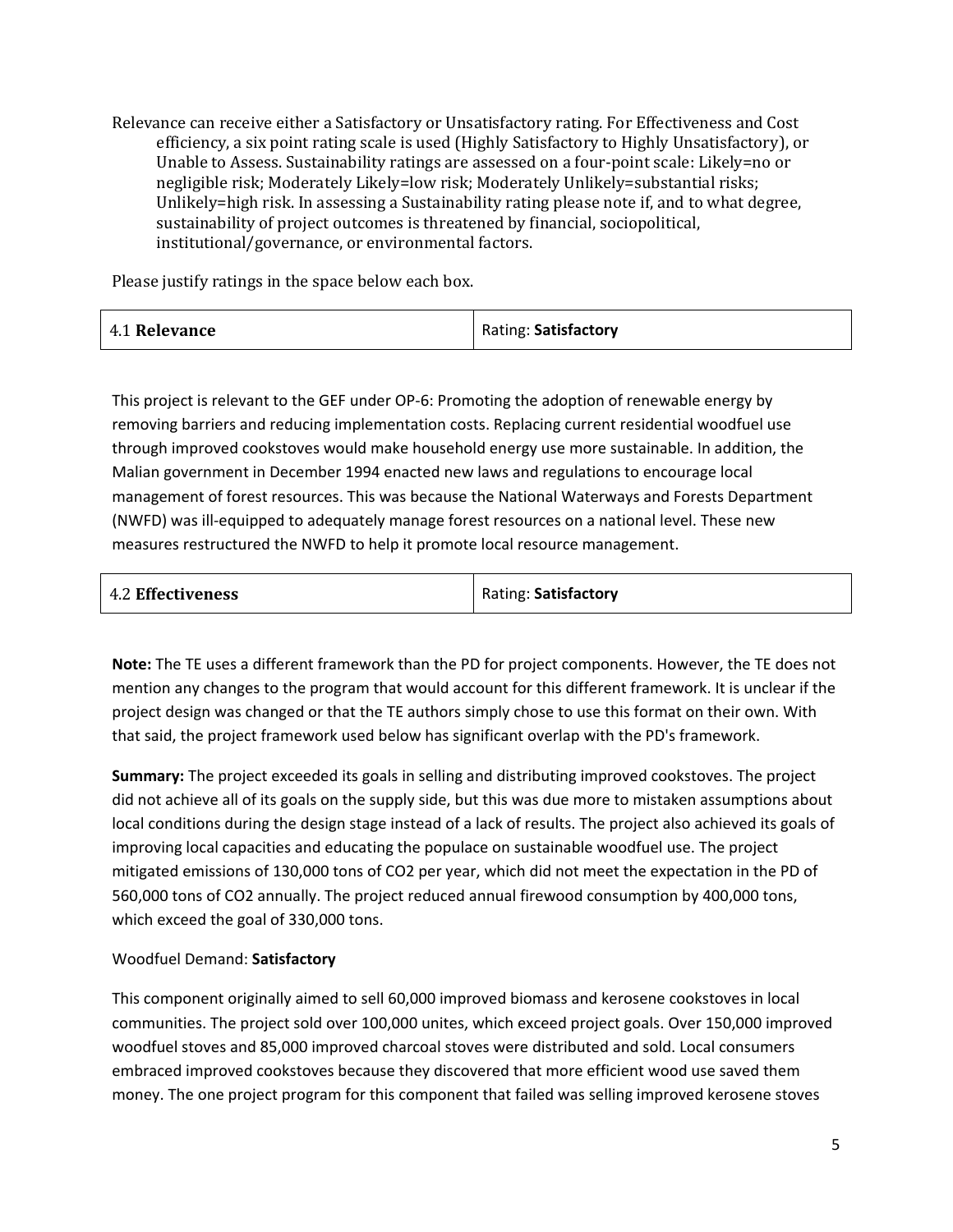from India, China and Niger. An unexpected rise in the US\$-CFAF exchange rate put these stoves out of reach for most local consumers.

### Woodfuel supply: **Moderately Satisfactory**

This component resulted in the successful creation and execution woodfuel supply master plans for Bamako, Mopti, Koutiala, Segou and Kayes, as well as village forest management plans in roughly 200 villages representing 320,000 ha. This latter program came in under expectations of 260 villages and 720,000 ha. While the project only fell short of its target number of villages by 60, it fell well short of total land under improved management due to incorrect assumptions regarding village size. The initial design estimated that villages would cover an average of 2,600 ha, but in reality this was only 1,500 ha. The project also failed to harvest 200,000 tons of dead wood.

An improved carbonization program was successful. The project retrofitted 300 charcoalers with the improved Casamance kiln and distributed about 100 kiln chimneys. According to the TE, "the Casamance kiln success can be attributed to the 20% higher charcoal yield, reduced production time, and improved product quality" (TE, p. 5).

### Energy Sector Institution Building: **Satisfactory**

The project increased local capacity through 2 initiatives mentioned above: distributing and marketing improved cookstoves and creating forest management plans. In addition, the project also increased national and local government project management capacities. The project raised capacities relating to the Direction Nationale de l'Energie and the Household Energy Strategy's (SED) executing agency.

### IEC Program: **Satisfactory**

In partnership with NGOs and the private sector, this component marketed and educated the public on the financial benefits and importance of sustainable resource use. This component helped to achieve results for both the Woodfuel Supply and Woodfueld Demand components.

| 4.3 Efficiency | Rating: Moderately Satisfactory |
|----------------|---------------------------------|
|----------------|---------------------------------|

**Summary:** The project experienced some minor delays. As a result, the project had to extend its closing date by a year. However, the project does not appear to have experienced any notable personnel management or financial management issues.

**Delays:** The project experienced 4 primary delays that required extending the project by a year. The project initially received insufficient counterpart funds. In addition, the fuelwood taxation decree (Decree 95-422/P-RM) was issued almost 3 years later than expected. Hiring technical advisers also took longer than expected. The government also temporarily took control of the project's headquarters without giving an explanation. The project also took longer than expected to create the national coordination committee that coordinated household energy sector implementation.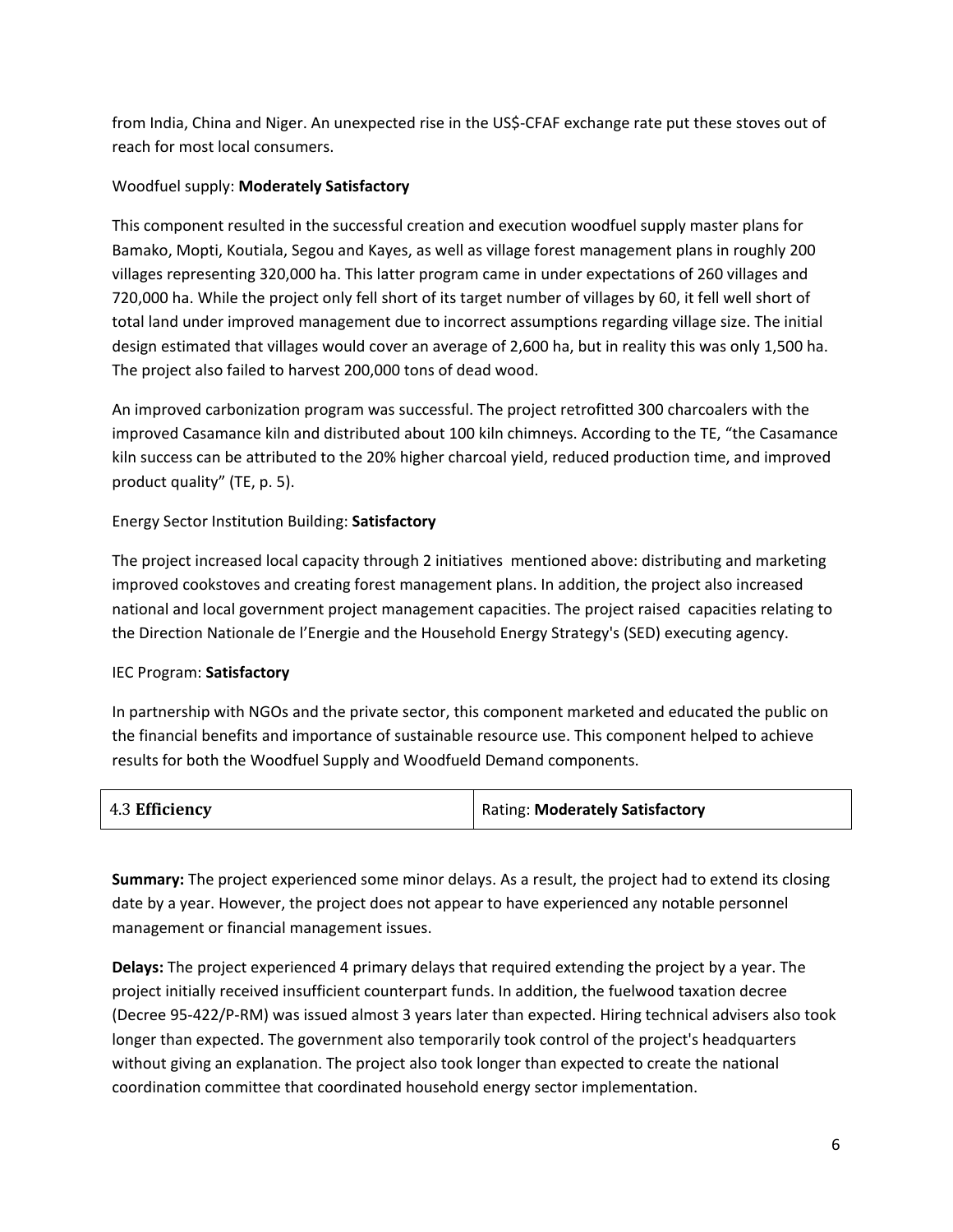| Rating: Moderately Likely |
|---------------------------|
|                           |

**Summary:** The project was focusing on making sure local actors/stakeholders and the private sector took over management of many project activities. This was still ongoing, but appeared moderately likely. The sales and use of improved cookstoves appeared sustainable. The government had instituted a new regulatory framework, but enforcement was inconsistent.

The project's sustainability is assessed according to the following 4 risk factors:

#### Environmental: **Unable to Assess**

The TE does not note any environmental risks to project sustainability.

#### Sociopolitical: **Moderately Likely**

The government had recently passed new laws and implementation rules that attempted to rationalize fuelwood cultivation and use on a sustainable basis. Prices were being set on an economic basis to make improved cookstoves more attractive. The regulatory framework was also transparent. However, government enforcement of management plans and woodfuel taxes was at times lacking. Additional time was likely needed for sustainable resource management to be normalized within the country.

#### Institutional: **Likely**

The project raised local and national government project management capacities. In addition, the central government was devolving some of its responsibilities to private sector partners in the household energy sector, allowing for greater efficiency. The government was also passing on management of rural woodfuel markets (RM) to local village communities to allow for local control and management. Many local stakeholders had received training through the project. Otherwise, local actors involved in the project saw no change in their regular work before and after the project, which shows that the project was normalized. Executing units have been integrated into regular operations of the relevant ministries.

#### Financial: **Likely**

After project closure, private sector businesses had sold an additional 15,000 improved cookstoves. These operators had received training through this project. This suggests that the project remained financially viable based on private sector sales.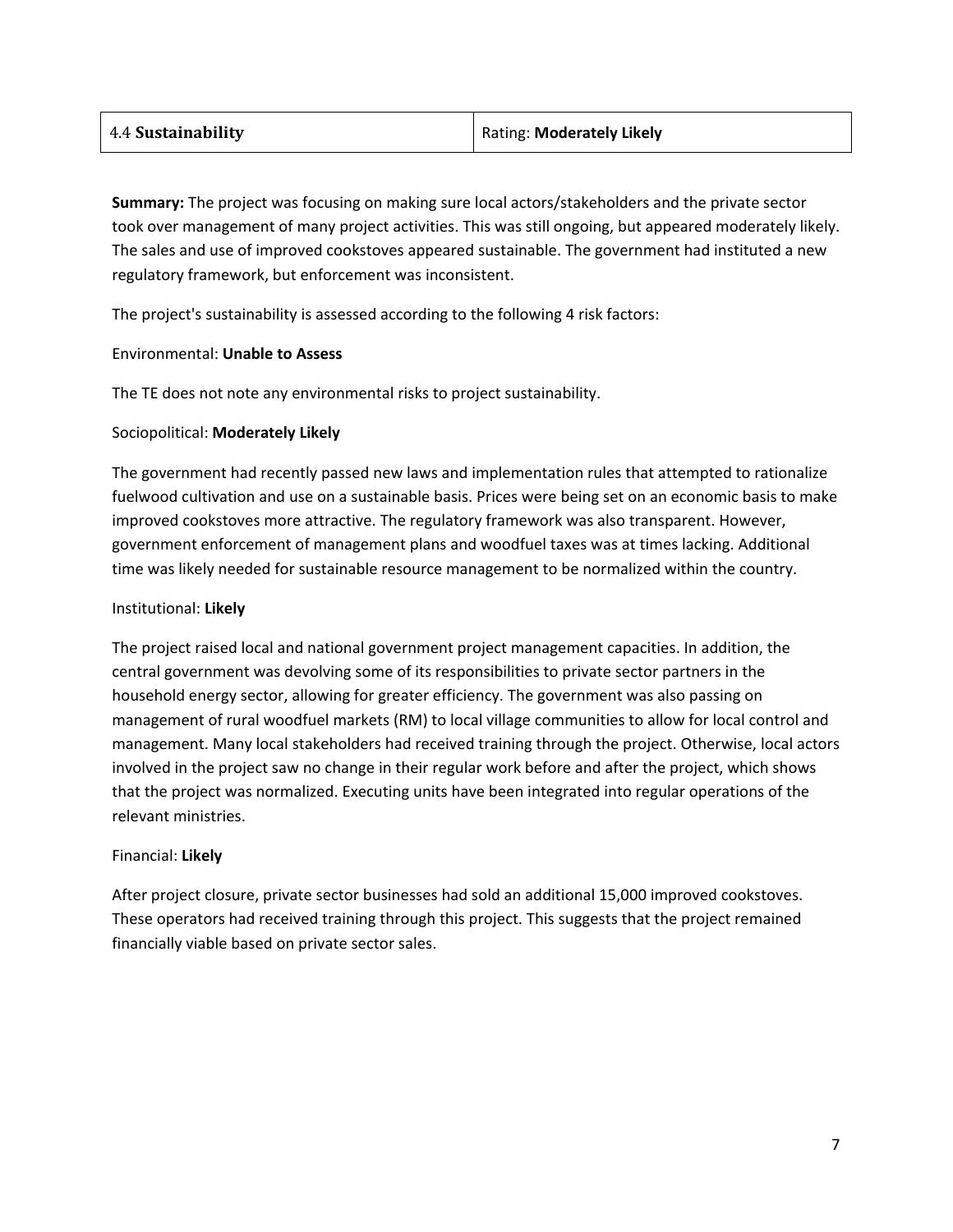## **5. Processes and factors affecting attainment of project outcomes**

5.1 Co-financing. To what extent was the reported co-financing essential to the achievement of GEF objectives? If there was a difference in the level of expected co-financing and actual cofinancing, then what were the reasons for it? Did the extent of materialization of co-financing affect project's outcomes and/or sustainability? If so, in what ways and through what causal linkages?

The project received US2.5 million from the Dutch government, which made up about half of the project's total funding according to the TE's section on co-financing. However, these numbers were inconsistent with those found in Annex 2: Project Costs and Financing. This funding allowed the project to carry out its activities, though the TE claims "the project closed with a zero balance, but could have disbursed more, if additional funds would have been available" (TE, p. 7). Promised French and German financing mentioned in the PD were not mentioned in the TE. The TE also does not mention why Malian government co-financing was lower than anticipated, though did mention that the government was late in coming up with counterpart funds.

5.2 Project extensions and/or delays. If there were delays in project implementation and completion, then what were the reasons for it? Did the delay affect the project's outcomes and/or sustainability? If so, in what ways and through what causal linkages?

The project experienced 4 primary delays that required extending the project by a year. The project initially received insufficient counterpart funds. In addition, the fuelwood taxation decree was issued later than expected by almost 3 years. Hiring technical advisers also took longer than expected. The government also temporarily took control of the project's headquarters without giving an explanation. The project also took longer than expected to create the national coordination committee that coordinated household energy sector implementation.

5.3 Country ownership. Assess the extent to which country ownership has affected project outcomes and sustainability? Describe the ways in which it affected outcomes and sustainability, highlighting the causal links:

According to the TE, the World Bank noted during the M&E process that the government insufficiently enforced woodfuel taxes and management. The government also enacted Decree 95-422/P-RM almost 3 years behind schedule. The other main problem was taking over the project's headquarters, which was returned 6 months before the project's closing. While these problems were of concern, the government was also supportive of the project overall, including supporting the woodfuel supply master plans for 5 towns.

# **6. Assessment of project's Monitoring and Evaluation system**

Ratings are assessed on a six point scale: Highly Satisfactory=no shortcomings in this M&E component; Satisfactory=minor shortcomings in this M&E component; Moderately Satisfactory=moderate shortcomings in this M&E component; Moderately Unsatisfactory=significant shortcomings in this M&E component; Unsatisfactory=major shortcomings in this M&E component; Highly Unsatisfactory=there were no project M&E systems.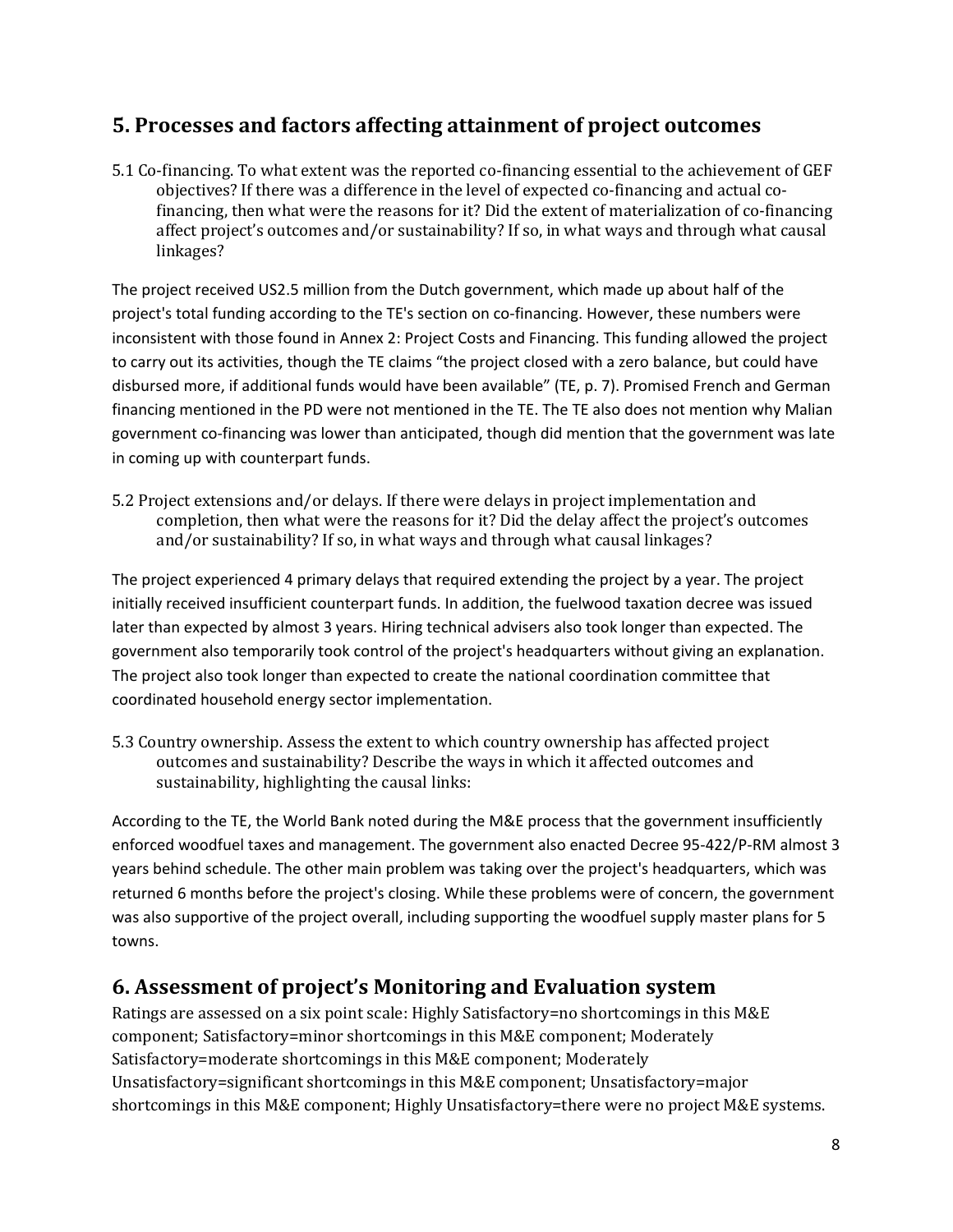Please justify ratings in the space below each box.

| 6.1 M&E Design at entry | Rating: Moderately Satisfactory |
|-------------------------|---------------------------------|
|                         |                                 |

The project design required that each organization involved in project execution had to report on their activities every 6 months. A Mid-Term Review (MTR) was scheduled for halfway through project execution in June 1998. The project schedule was well-designed. The project indicators were SMART, including clear numerical benchmarks for several project components year per year. However, the PD failed to include a dedicated M&E budget.

| 6.2 M&E Implementation | Rating: Unable to Assess |
|------------------------|--------------------------|
|------------------------|--------------------------|

The World Bank, through its M&E work, uncovered programs with project execution on the Malian government side. The following 3 problems were noted:

- 1) Government enforcement of woodfuels taxes and management was lacking
- 2) The government was slow to announce taxation on woodfuels and charcoal
- 3) The government took over the executing agency's headquarters.

The government issued Decree 95-422/P-RM, which established tax rates on woodfuels and charcoal, about 3 years behind schedule. In addition, the government returned the headquarters 6 months before project closing. The first problem was still an active concern. The TE does not provide details on what the World Bank did to help solve the other 2 problems and provides few details on adaptive management due to the M&E process.

The MTR was submitted at the end of 1997. However, the TE includes little information on what the MTR said. It does not note if the 3 issues mentioned above are from the MTR or other M&E documents in particular. For this reason, M&E implementation is rated Unable to Assess.

# **7. Assessment of project implementation and execution**

Quality of Implementation includes the quality of project design, as well as the quality of supervision and assistance provided by implementing agency(s) to execution agencies throughout project implementation. Quality of Execution covers the effectiveness of the executing agency(s) in performing its roles and responsibilities. In both instances, the focus is upon factors that are largely within the control of the respective implementing and executing agency(s). A six point rating scale is used (Highly Satisfactory to Highly Unsatisfactory), or Unable to Assess.

Please justify ratings in the space below each box.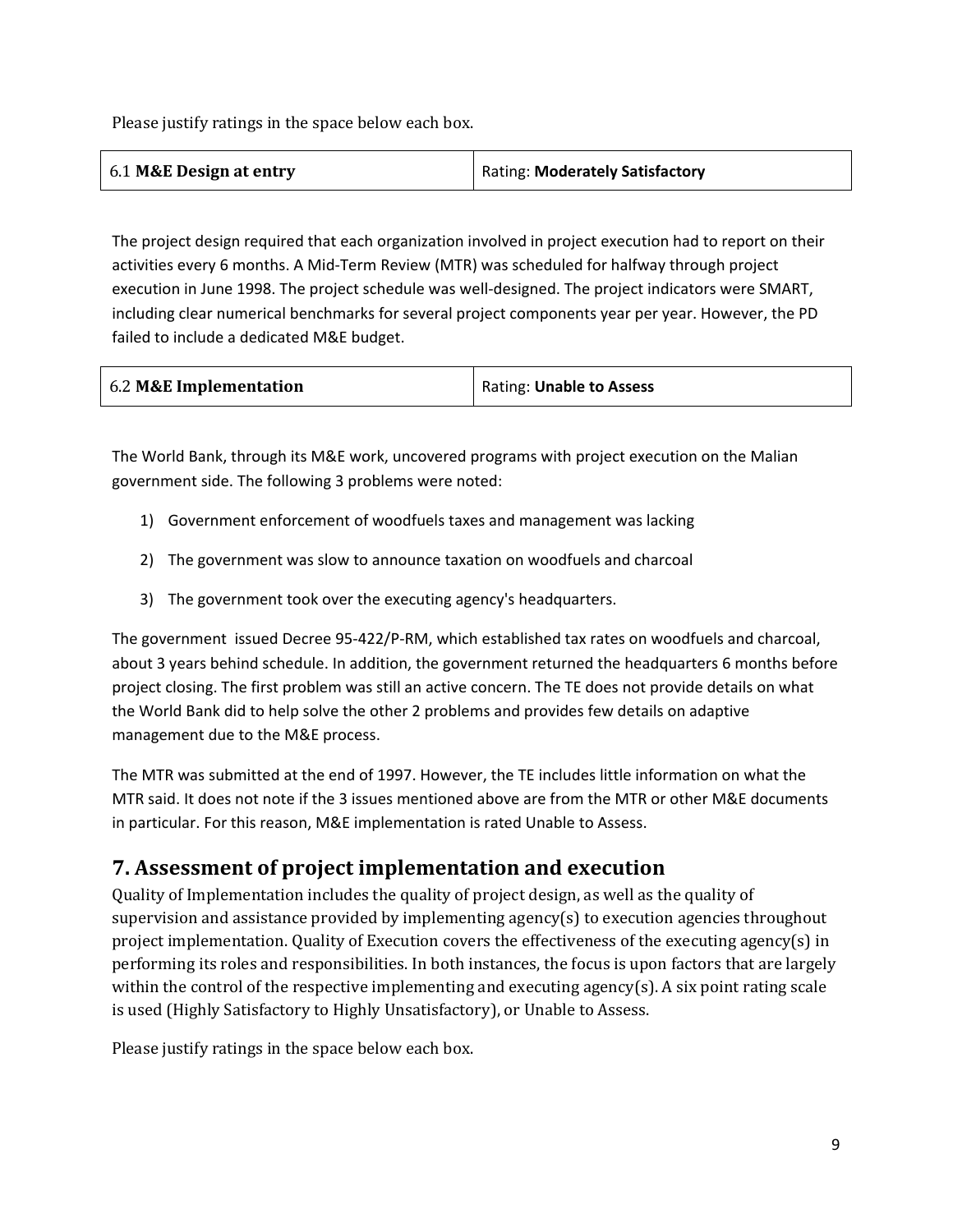| Rating: Moderately Satisfactory |
|---------------------------------|
|                                 |

The project's M&E system was well-designed and well-executed. According to the TE, the World Bank provided good oversight and communication with the executing agencies. However, certain assumptions made during project design, especially the average size of village lots, turned out to be highly optimistic.

| 7.2 Quality of Project Execution | Rating: Moderately Satisfactory |
|----------------------------------|---------------------------------|
|                                  |                                 |

The Malian government was late releasing its woodfuel taxation decrees and coming up with counterpart funds. It also seized the project's headquarters temporarily without providing an explanation. In addition, the government was inconsistent in enforcing its taxes and management plans. Enforcement issues uncovered by the World Bank were still a problem as of the TE's writing. Work was carried out on all project components (at least according to the TE's framework). Project responsibility devolution was poorly handled, as central authorities were reluctant to give us powers and responsibilities to local actors. Central authorities undermined the woodfuel trade's control system due to an unwillingness to cede powers to local authorities.

## **8. Assessment of Project Impacts**

*Note - In instances where information on any impact related topic is not provided in the terminal evaluations, the reviewer should indicate in the relevant sections below that this is indeed the case and identify the information gaps. When providing information on topics related to impact, please cite the page number of the terminal evaluation from where the information is sourced.*

8.1 Environmental Change. Describe the changes in environmental stress and environmental status that occurred by the end of the project. Include both quantitative and qualitative changes documented, sources of information for these changes, and how project activities contributed to or hindered these changes. Also include how contextual factors have contributed to or hindered these changes.

The project distributed nearly 300,000 improved cookstoves locally, which will likely lead to lower CO2 levels (TE, p. 4). The project mitigated against the emissions of 130,000 tons of CO2 per year and reduced annual firewood consumption by 400,000 tons (TE, p. 11).

8.2 Socioeconomic change. Describe any changes in human well-being (income, education, health, community relationships, etc.) that occurred by the end of the project. Include both quantitative and qualitative changes documented, sources of information for these changes, and how project activities contributed to or hindered these changes. Also include how contextual factors have contributed to or hindered these changes.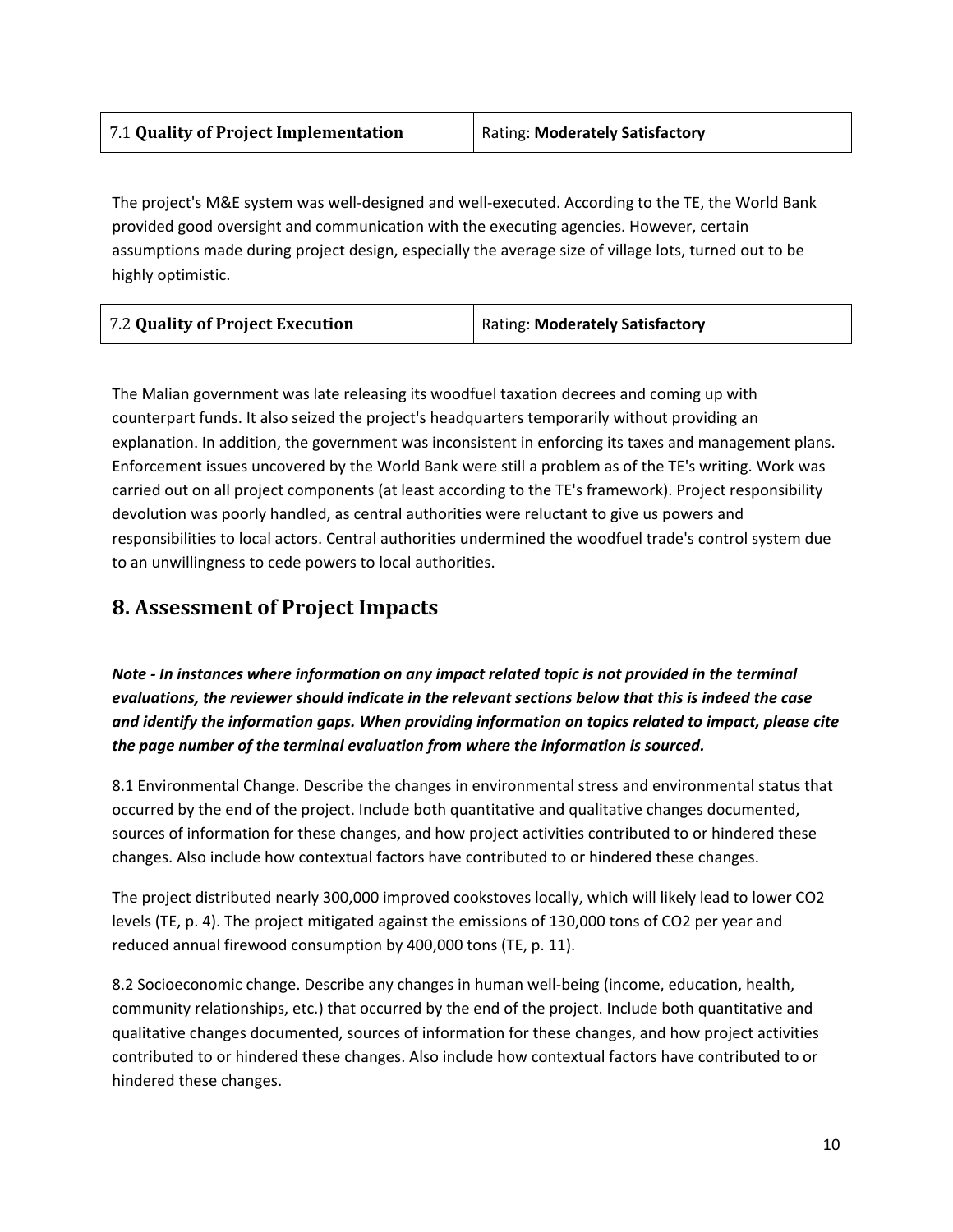Private enterprises that received project training sold an additional 15,000 improved cookstoves after the project's end (TE, p. 8). Local consumers are now able to spend less on fuel due to using improved cookstoves (TE, p. 4).

8.3 Capacity and governance changes. Describe notable changes in capacities and governance that can lead to large-scale action (both mass and legislative) bringing about positive environmental change. "Capacities" include awareness, knowledge, skills, infrastructure, and environmental monitoring systems, among others. "Governance" refers to decision-making processes, structures and systems, including access to and use of information, and thus would include laws, administrative bodies, trustbuilding and conflict resolution processes, information-sharing systems, etc. Indicate how project activities contributed to/ hindered these changes, as well as how contextual factors have influenced these changes.

### a) Capacities

Woodfuel supply master plans were developed and implemented in 200 rural communities, which in turn managed and marketed the sustainably harvested wood themselves. Five towns enacted woodfuel supply master plans. The project also improved local and the national governments' project management capacities. The IEC Program improved local knowledge and understanding of the benefits of sustainable woodfuel consumption and management (TE, p. 4-6).

### b) Governance

Decree 95-422/P-RM enacted taxes on fuelwood consumption (TE, p. 4, 9).

8.4 Unintended impacts. Describe any impacts not targeted by the project, whether positive or negative, affecting either ecological or social aspects. Indicate the factors that contributed to these unintended impacts occurring.

The project does not mention any unintended consequences due to the project.

8.5 Adoption of GEF initiatives at scale. Identify any initiatives (e.g. technologies, approaches, financing instruments, implementing bodies, legal frameworks, information systems) that have been mainstreamed, replicated and/or scaled up by government and other stakeholders by project end. Include the extent to which this broader adoption has taken place, e.g. if plans and resources have been established but no actual adoption has taken place, or if market change and large-scale environmental benefits have begun to occur. Indicate how project activities and other contextual factors contributed to these taking place. If broader adoption has not taken place as expected, indicate which factors (both project-related and contextual) have hindered this from happening.

Executing units have been integrated into regular operations of the relevant ministries (TE, p. 8).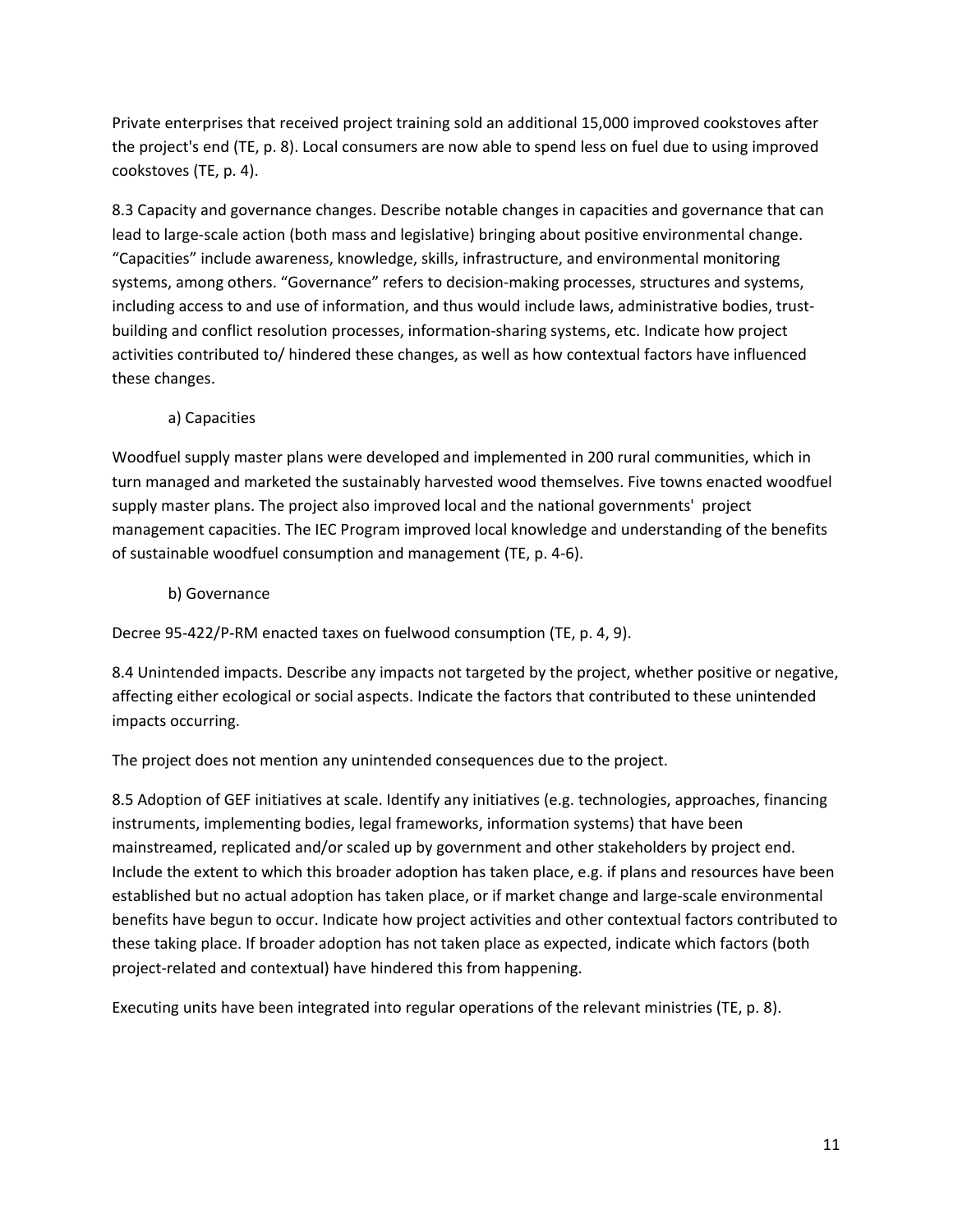## **9. Lessons and recommendations**

9.1 Briefly describe the key lessons, good practices, or approaches mentioned in the terminal evaluation report that could have application for other GEF projects.

The following is drawn from the "Lessons Learned" section of the TE:

- Project success requires that governments create enabling environments that include transparent regulations, creation of resource management plans and technical assistance.
- Private sector actors are better positioned to undertake the commercial side of projects.
- Local stakeholders need to take project ownership for projects to succeed and remain sustainable. Local actors should also hold dispute resolution powers. On the village level, residents are reluctant to create rural markets unless it is already clear they stand to benefit.
- Projects need to provide training to local stakeholders, especially in finance and management skills.
- Measures need to be taken to remove economic distortions and perverse incentives in relevant markets.
- Projects also require a high level of institutional capacity to collect taxes and enforce penalties. Tax collection should be carried out at the village level through private sector contractors. These taxes need to be set at the appropriate level to be effective.

9.2 Briefly describe the recommendations given in the terminal evaluation.

Due to the project's success and high level of sustainability, the TE required few recommendations for the project's future.

- Forestry laws need to recognize village governments to ensure that RMs are well-supervised. The currently laws only recognize municipal governments.
- The woodfuel trade's control system needs to be restructured. This program was poorly executed due to central government resistance.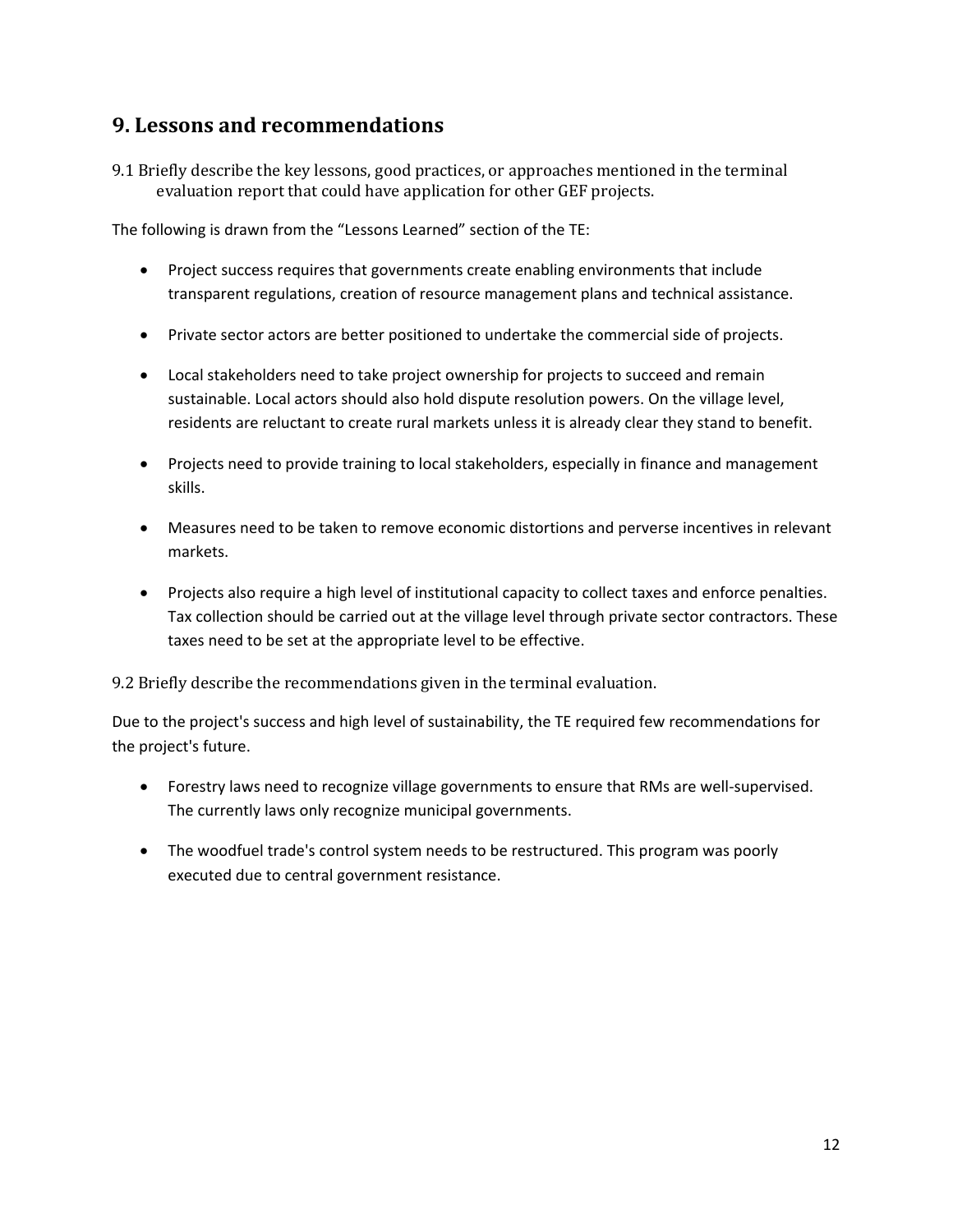# **10. Quality of the Terminal Evaluation Report**

A six point rating scale is used for each sub-criteria and overall rating of the terminal evaluation report (Highly Satisfactory to Highly Unsatisfactory)

| Criteria                                                                                                                                                | <b>GEF EO comments</b>                                                                                                                                                                                                                                                                                                        | Rating    |
|---------------------------------------------------------------------------------------------------------------------------------------------------------|-------------------------------------------------------------------------------------------------------------------------------------------------------------------------------------------------------------------------------------------------------------------------------------------------------------------------------|-----------|
| To what extent does the report<br>contain an assessment of relevant<br>outcomes and impacts of the<br>project and the achievement of the<br>objectives? | The project is rather thorough in describing the outcomes it<br>chose to address. However, the TE does not explain why it<br>used a different project framework than in the PD. In<br>addition, the TE makes no attempt to determine the<br>amount of GHG mitigated due to project activities.                                | <b>MS</b> |
| To what extent is the report<br>internally consistent, the evidence<br>presented complete and convincing,<br>and ratings well substantiated?            | The project is internally consistent, complete with<br>compelling and convincing evidence.                                                                                                                                                                                                                                    | S         |
| To what extent does the report<br>properly assess project<br>sustainability and/or project exit<br>strategy?                                            | Project sustainability was fairly examined. The evidence<br>included in favor of the project's sustainability is<br>convincing, though the rating is slightly optimistic given the<br>government's inconsistent taxation and regulatory<br>oversight.                                                                         | S         |
| To what extent are the lessons<br>learned supported by the evidence<br>presented and are they<br>comprehensive?                                         | The lessons learned are moderately evidence-based,<br>though a number of issues raised could have received more<br>attention in the body of the TE, such as the perverse<br>incentives issue.                                                                                                                                 | <b>MS</b> |
| Does the report include the actual<br>project costs (total and per activity)<br>and actual co-financing used?                                           | While the project does include line items and an estimate<br>of total co-financing from the Dutch government, the level<br>of GEF financing, co-financing and total project costs were<br>inconsistent in the TE, even within the same Annex. The TE<br>does not address why some promised co-financing was not<br>delivered. | <b>MU</b> |
| Assess the quality of the report's<br>evaluation of project M&E systems:                                                                                | The TE found a number of issues that the M&E system<br>uncovered. However, the quality of the MTR itself was<br>never addressed. There is no mention of whether or not<br>any M&E findings were used for adaptive management.                                                                                                 | <b>MU</b> |
| <b>Overall TE Rating</b>                                                                                                                                |                                                                                                                                                                                                                                                                                                                               | <b>MS</b> |

**Overall TE rating: (0.3 \* (4+5)) + (0.1 \* (5+4+3+3)) = 2.7 + 1.5 = 4.2 = Moderately Satisfactory**

# **11. Note any additional sources of information used in the preparation of the terminal evaluation report (excluding PIRs, TEs, and PADs).**

Back to office reports and aide memoires

Project Status Reports (PSRs)